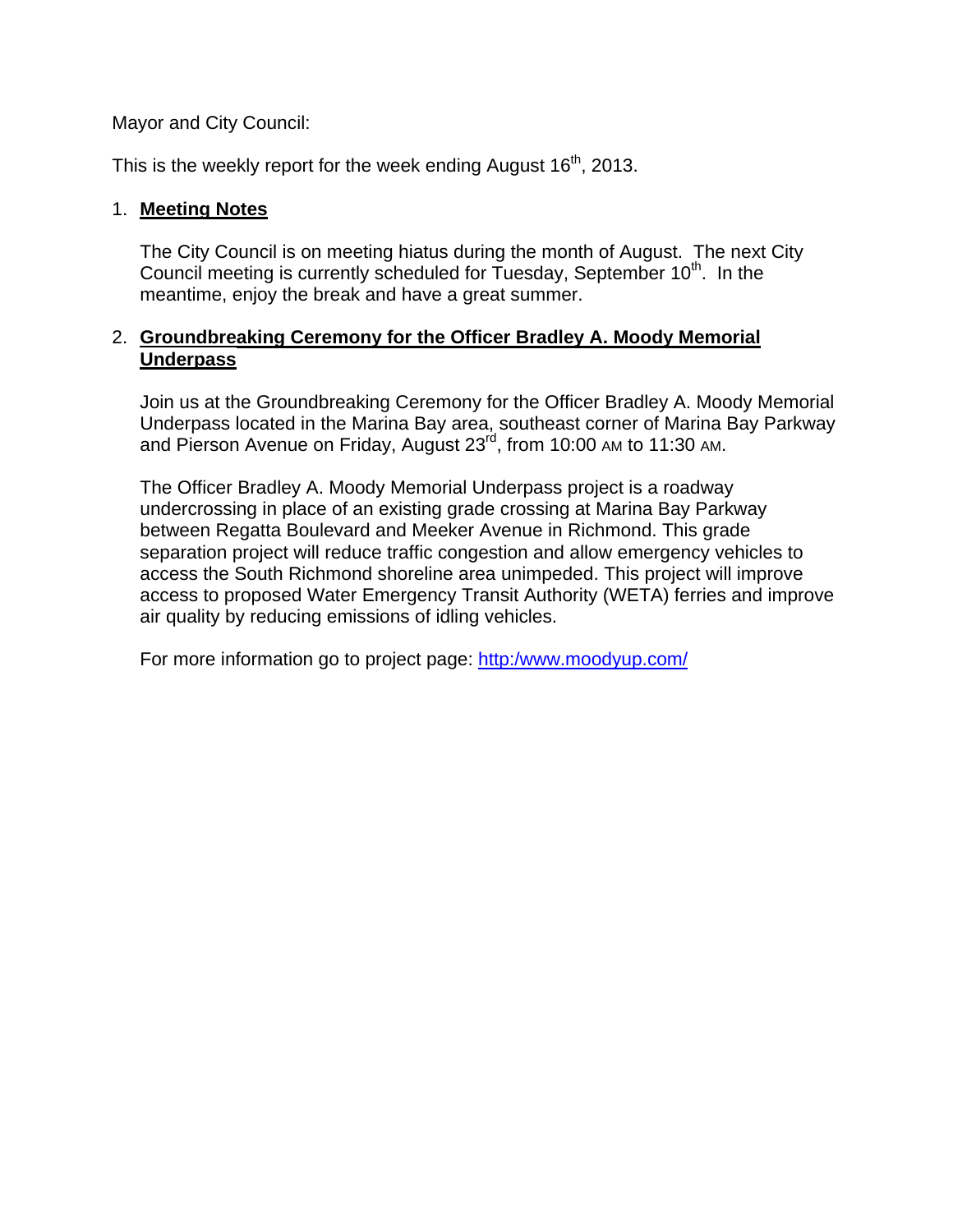

## 3. **City Manager's Enthusiastic and Unsolicited Richmond Library Product Endorsement**

I recently endured some long business travel for which I wanted to have some reading material to occupy the time. Before I left (although it didn't have to be), I downloaded an e-Book to my I-Pad from the extensive e-Book borrowing collection at the Richmond Library. It was so easy and useful that I decided to offer this unsolicited endorsement.

The Richmond Public Library has expanded its services with audiobooks and eBooks available to download from the library's OverDrive website. This new service, powered by OverDrive, is free for patrons with their library card. Library card holders can check out and download digital media anytime, anywhere by visiting Richmond Public Library OverDrive website.

Need a library card? Please call 510-620-6559 or visit the Main Library, Bayview Branch Library, Bookmobile or West Side Branch library to get a free card or help with other library card questions or problems.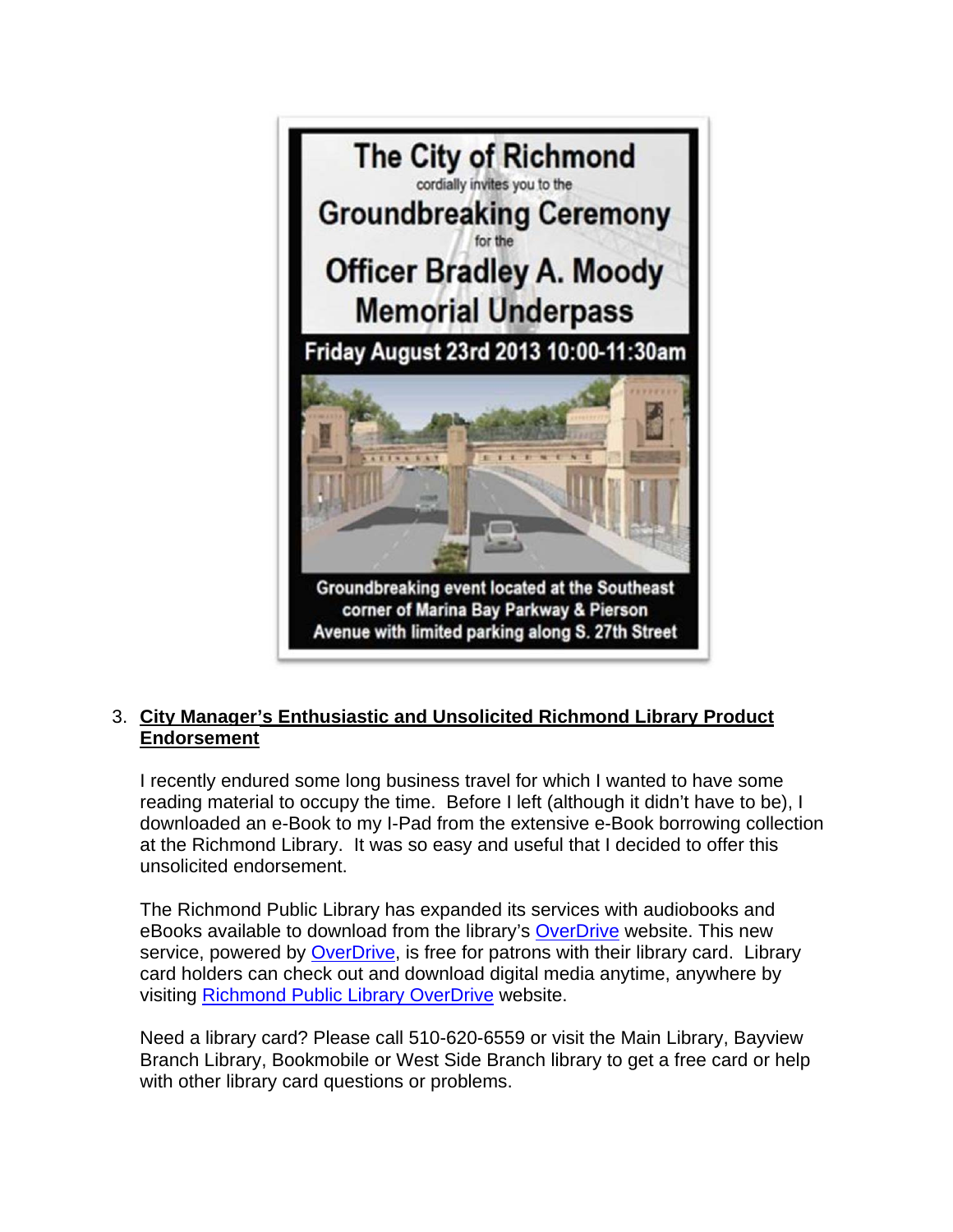Click here for more information about this program.



## **Richmond Public Library OverDrive**

# 4. **2013 Community Survey**

Every two years since 2007, the City of Richmond has conducted a community survey to help city officials evaluate services, measure resident satisfaction and use of current services, benchmark ratings for services provided by the City, and to help plan for Richmond's future.

In 2013, surveys were mailed out to 3,000 randomly selected and geographically dispersed Richmond households. A total of 408 completed surveys were obtained, providing an overall response rate of 14% with a margin error of plus or minus five percentage points.

The results of the survey are always interesting and can be found as described below.

#### 2013 Survey Reports

To review the agenda report and PowerPoint presentation, please use the links below:

- 2013 Community Survey Agenda Report (7.23.13)
- 2013 Community Survey PowerPoint Presentation

The 2013 survey results are contained in four separate reports:

- A comprehensive report of local results that includes the survey background, methods, and analysis of local responses presented in tables and graphs
- A report analyzing responses based on demographic questions relating to number of years living in Richmond, household income, race and age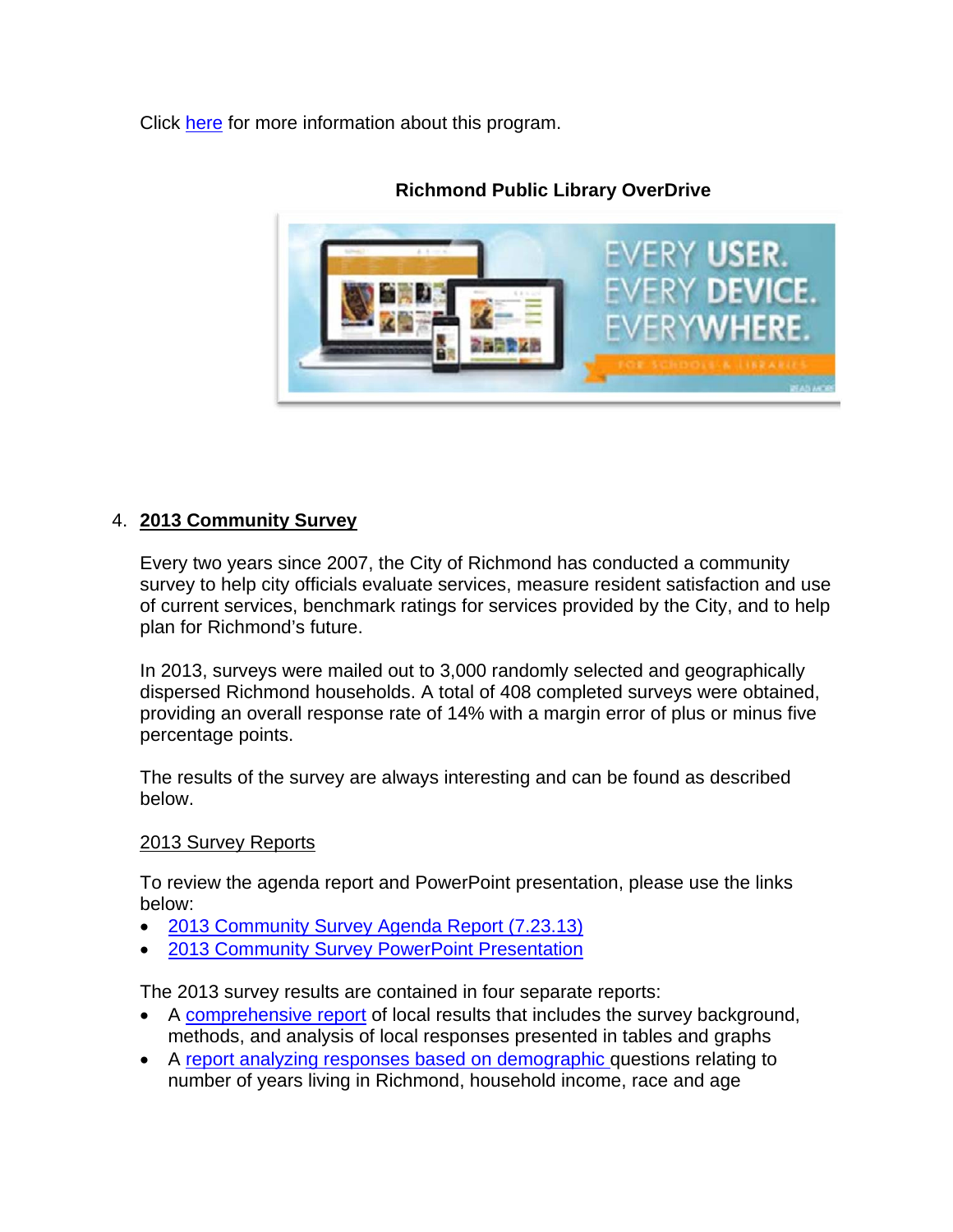- A report analyzing survey responses based on geographic areas disaggregated by police beats
- A comparison report of local results to other jurisdictions with median annual household incomes from \$49,000 to \$59,000, as well as to other jurisdictions in the database

Please go to http://www.ci.richmond.ca.us/index.aspx?NID=1871 for more information about the 2007, 2009, 2011 and 2013 surveys.

## 5. **2013 Community Survey Available to all Richmond Residents to Complete**

If your household was not 1 of the 3,000 households selected to receive the survey, but you would like to provide feedback to the city, then now is your chance. The 2013 Richmond Community Survey can now be completed by ALL Richmond residents by accessing the links below.

- English: http://www.n-r-c.com/survey/richmond2013survey.htm
- Spanish: http://www.n-r-c.com/survey/richmond2013encuesta.htm

Feel free to contact LaShonda Wilson-White in the City Manager's office at (510) 620-6828 with questions, comments, or to obtain a paper copy of the survey. Your input can help make the City of Richmond a better place to live, work and play. We look forward to receiving your feedback.

## 6. **Support Richmond High Students Through Writer Coach Connection**

Last school year, 75 caring community volunteers worked 1-on-1 with Richmond High students in their English classes on their writing assignments. Together they brainstormed ideas, discussed life experiences, and worked to create clear, concise, and well organized writing. These writing, creative and critical thinking skills are essential for school, college, and career success. EVERY student in a participating class had a coach. One hundred additional students will be added to the coaching program this fall. They need coaches! With positive encouragement, students become more confident and competent writers. Teachers report more assignments turned-in and dramatically improved writing. Grades and the first-time pass-rate on the high school exit exam have improved.

What RHS students said about their coaching:

- "It has changed the way I feel about writing because my coach encourages me to be better."
- "Now I'm proud and confident. I feel more confident when I write important essays."
- "Everything was amazing. I think this was the best program I ever had."

Coaches commit to a two-hour assignment and meet with students 2-3 times per month. Excellent coach training provides strategies for working effectively with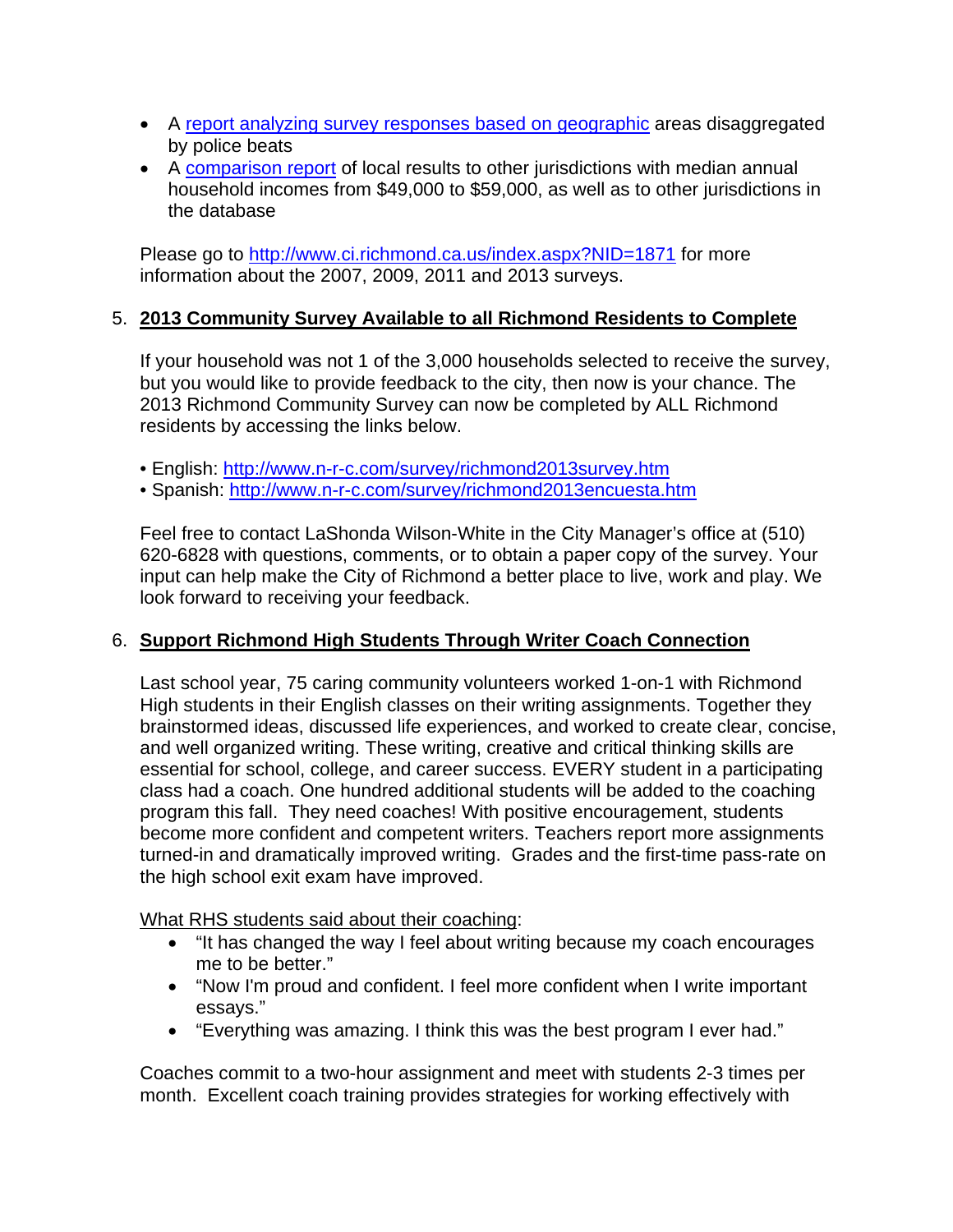students. They warmly welcome working and retired people, parents, grandparents, college students, and community members of all cultures and backgrounds. Training sessions will start soon to prepare for school in September, so please register as soon as possible!

For information and to register to become a coach: http://www.writercoachconnection.org/

Watch a video to learn more and coaches and students do: http://www.writercoachconnection.org/what-we-do.html

For more information, contact Shelli Fried, RHS Volunteer Recruitment Manager, at 510-530-7600 or sfried0530@gmail.com.



## 7. **Now Enrolling: Fall Art Classes & Workshops**

Fall is a great time to take a class at the Richmond Art Center. Adults, teens and kids can learn a new skill, discover a hidden talent, or simply enjoy making art. A new schedule of classes was just released and includes ceramics, metals, enameling, knitting, quilting, screen-printing, encaustics, printmaking, collage, drawing, painting, fiber arts, weaving, jewelry and more!

The Richmond Art Center offers a special 10% discount on classes for Richmond residents and City of Richmond employees. For more information, call the Richmond Art Center at (510) 620-6772 or visit the website at http://www.therac.org.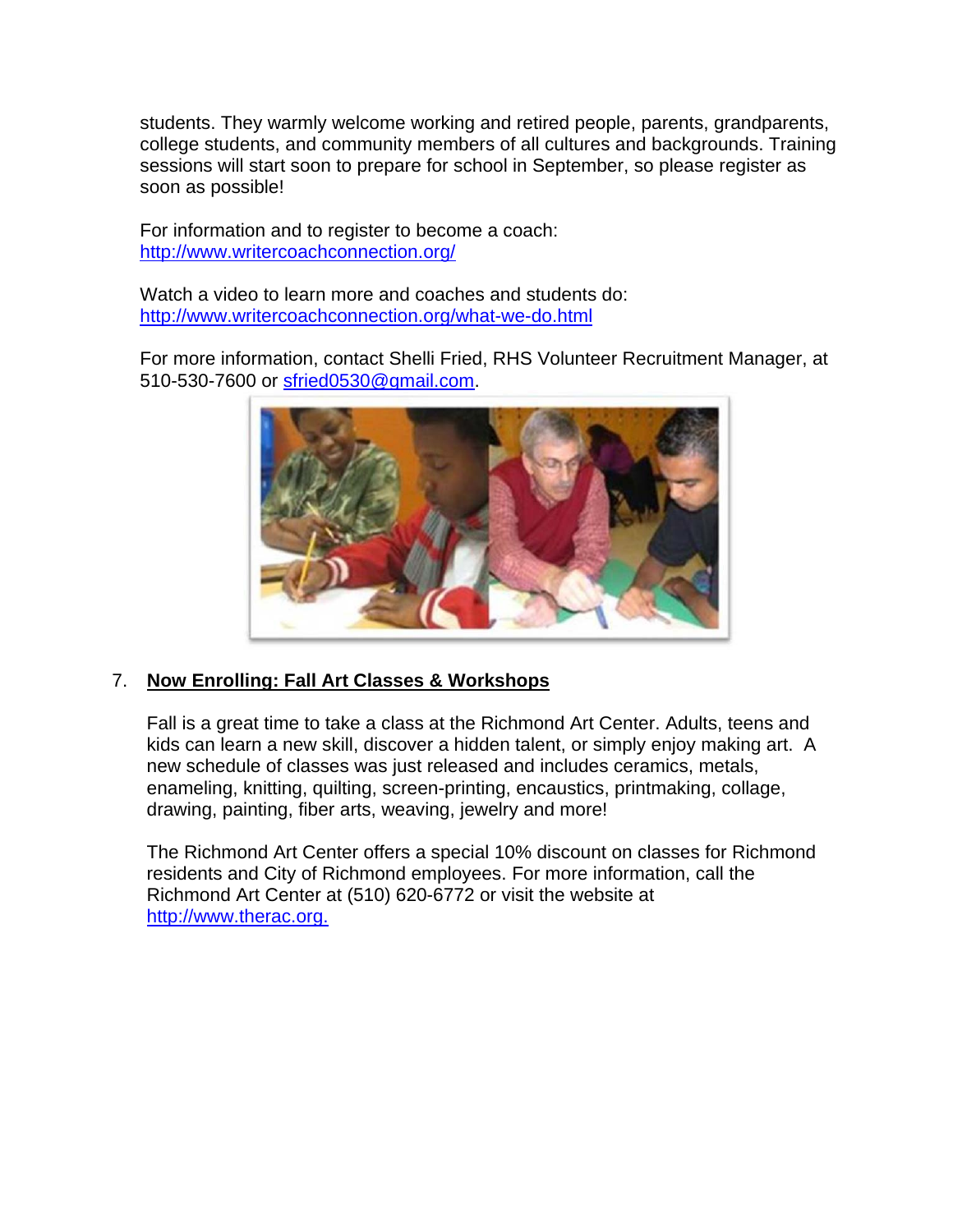

## 8. **Recreation Highlights**

#### Disabled Peoples Recreation Center

Adult Morning Program and Therapeutic Interactive Recreation Program participants, together again for a week of summer programs, went on a recon mission to find a new location for their annual BBQ. After visiting three parks they chose the newly renovated Rancon Park in Martinez. The participants also visited the Marin Headlands and Mammal Center, which was amazing, and they loved the view of the Golden Gate Bridge. The visit to Tilden Park's Botanical Gardens and Lake Anza was, as usual, very enjoyable for everyone. As a fitness component, staff has incorporated walking and hiking for this week's summer excursions and participants are already asking for more!



#### Paratransit

Richmond Paratransit participated, for the first time, as a mentor in the Metropolitan Transportation Commission (MTC) 2013 High School Summer Internship Program. The purpose of the program is to show students how transportation agencies, such as Richmond Paratransit, plays an overall part in the community, county, and regional transportation operations; promote interest in transportation as a potential